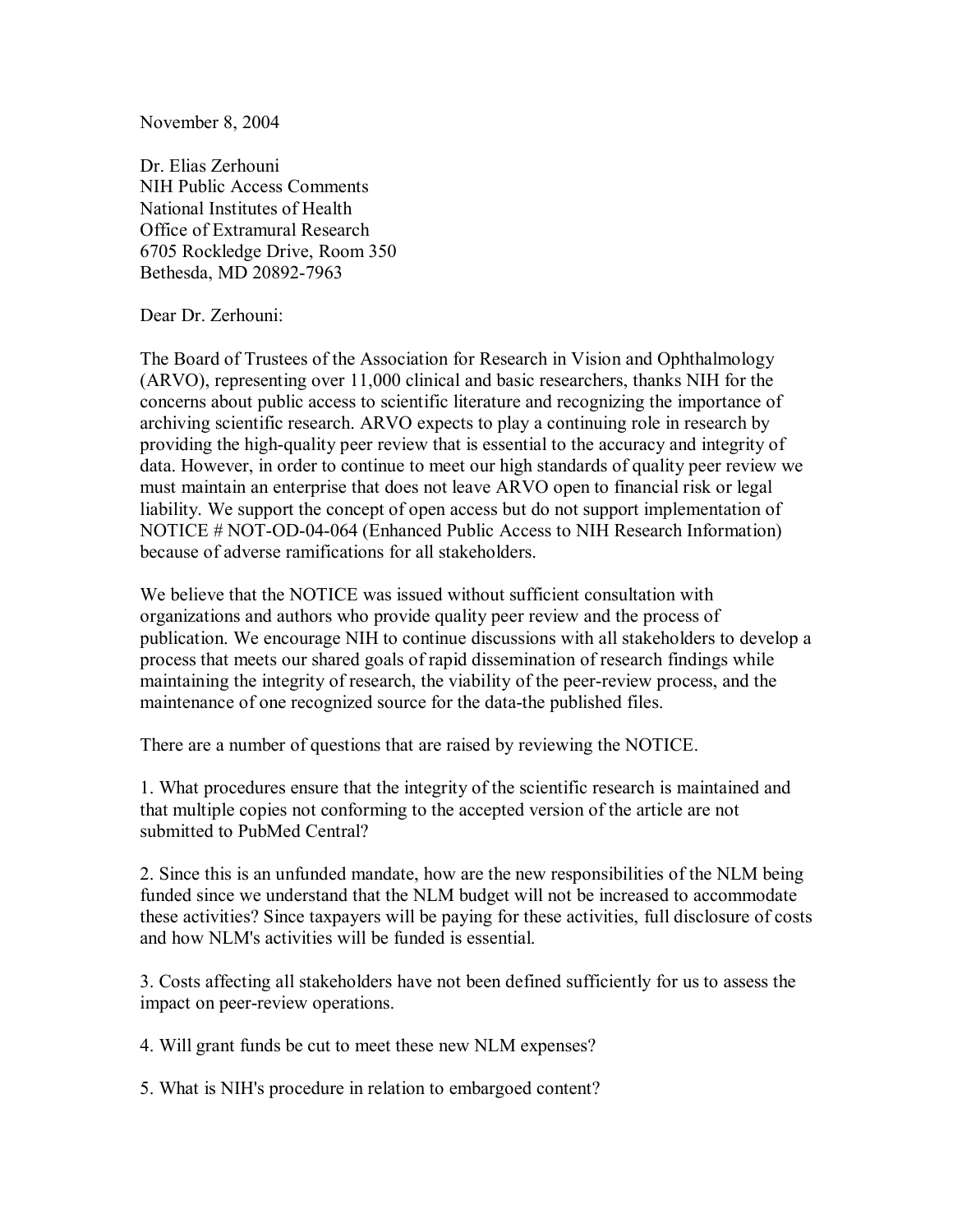6. Since publishers have a legal liability and responsibility in copyright and patent cases, what are the mechanisms for documenting and notifying publishers of the actual date of deposit and public access of every article? This is a potential liability for NIH as well.

7. What is the definition of publication date that is being used by NIH?

8. Has a process been defined for adjudication of disputes among authors? If so, please provide complete description of process and procedures.

9. How will allegations of scientific misconduct be addressed? One possible example is submitting virtually the same article to several publications: would articles be withdrawn from the archive or public access?

We encourage a stronger, broader PubMed Central and are willing to assist NIH in meeting that goal. We propose the following process in the spirit of cooperation with the intention of maintaining the integrity of data and to ensure that no one will be providing multiple copies or conflicting or spurious materials to the public and to other researchers.

- Publishers would continue to provide free and open access to articles at a rate appropriate for them but we would encourage NLM to electronically retrieve the content from the published versions of all articles, not just NIH-funded articles, and include all content in PubMed Central archive. ARVO is willing to provide free and open access 6 months after publication of all articles.
- Links from meta data at PubMed Central should direct readers to the publisher's live content, which will be guaranteed, not an archived version.
- Only the final, published article should be available and it should be attributable to the publisher and copyright holder.
- Author-supplied files of accepted manuscripts should be cached in an archive inaccessible to the public.
- Publishers would place an NIH icon on contents pages beside articles funded by NIH grants.

It is a disservice to the public and researchers to have multiple, unpublished copies available. Publishers provide the peer review that ensures the accuracy and integrity of articles that we publish. By making pre-publication copies available, there is no guarantee that content has not been altered, which may also put publishers legally at risk regarding unverified statements of dosage, device operations, or even surgical techniques.